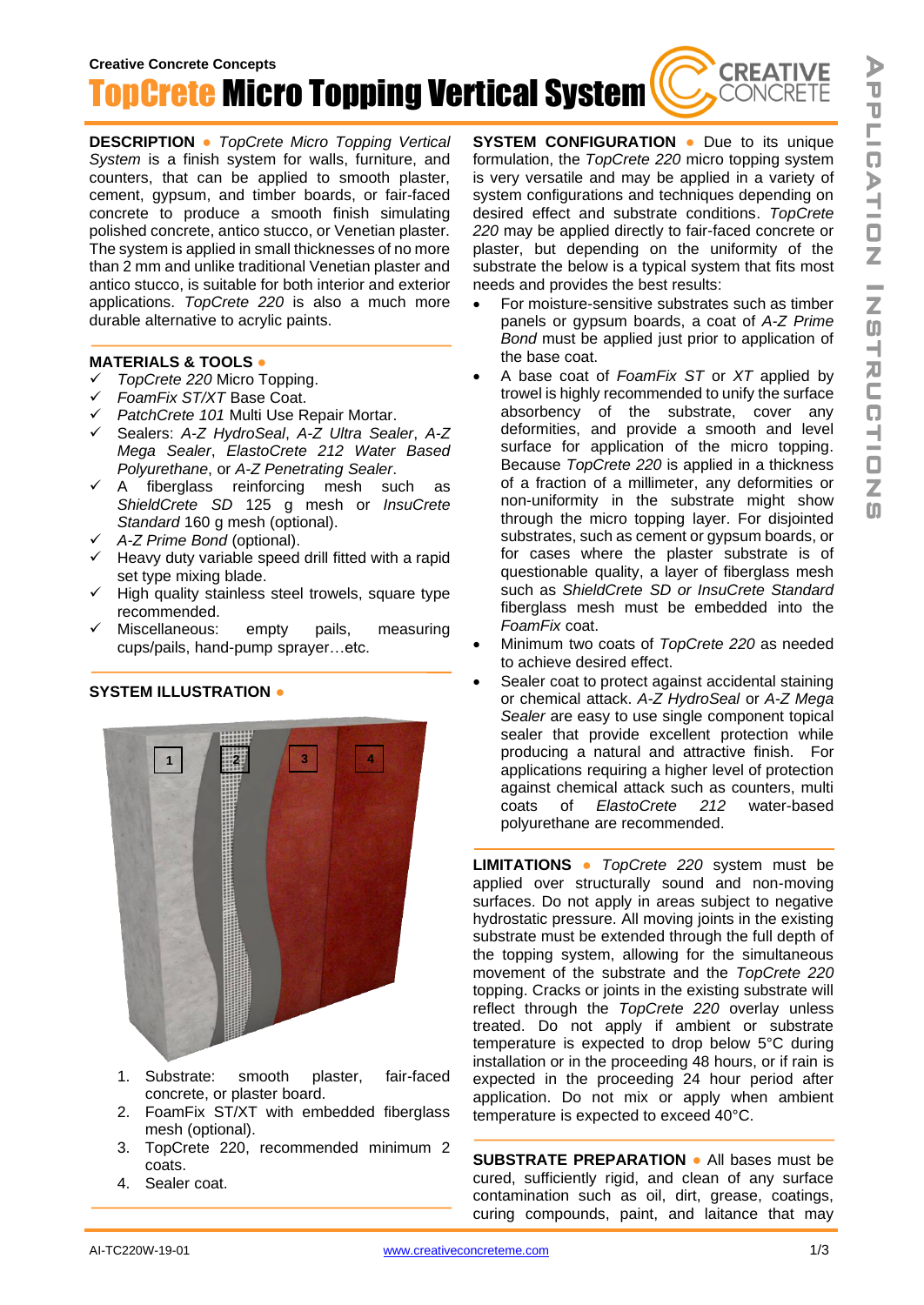

prevent proper adhesion. If necessary, clean the surface by sanding or light grinding. Dense, smooth surfaces, and those retaining excessive amount of form release agent can cause delamination from the base and must be prepared by mechanical means such as light grinding. Any painted or coated surfaces should be sandblasted or grinded to remove existing coatings. If detergents or soap are used insure that the substrate is thoroughly washed with clean water to prevent the formation of a film that can cause bonding failure.

Since *TopCrete 220* is a fine coating, the substrate substrate must be levelled to the required tolerance before installation. Fill low areas in the substrate with a cementitious patching material such as *PatchCrete 101* or equivalent. If the concrete substrate is highly porous or absorptive or to increase the bonding between the substrate and the patching material, prime with surface of the concrete with *A-Z Primer Bond* or *A-Z Hi Bond*. For moisture sensitive substrates, such as gypsum or timber boards, apply one or two coats of *A-Z Prime Bond* then apply the rest of the system while the coating is still tacky.

Surrounding areas should be covered and protected from material spills and equipment contact. Rope off work area and close off to traffic and other trades until after the sealing stage.

All delaminated and spalled areas of the substrate shall be repaired prior to application with *PatchCrete 101 Multi-Use Repair Mortar*. Patches shall be flush with the surrounding surface and shall match the texture of existing surfaces.

For old masonry surfaces, it is recommended to sufficiently moisten the surface of the plaster or concrete at least one day before application of the sealer.

**MIXING ●** Mixing should be done with a drill mounted rapid set type mixer or other type of mixer suitable for viscous materials. Always add clean potable water first. Mixing duration should last for five minutes to insure proper color and material dispersion within the mix. TopCrete 220 is not sensitive to the water ratio and it may be varied as needed to achieve the desired consistency and viscosity most suitable for the application technique and desired effect. Generally, if application is going to be carried out with a steel trowel and thicker consistency will be desired; a water to powder ratio of 1 to 2.5-3 or higher by volume is suitable. For application by roll as an alternative to paint, the water ratio may be increased as necessary to produce the necessary coverage.

**BASE COAT ●** In principal, TopCrete 220 may be applied directly on fair-faced concrete or smooth finished plaster, however, in order to unify the substrate surface absorbency and provide a level and uniform surface for application of the micro topping, it

is highly recommended to first apply a base coat of FoamFix ST or XT.

When working on moisture-sensitive substrates such as gypsum boards or timber panels, it is highly recommended to prime the surface with a coat of *A-Z Prime Bond*. Apply the coating with a short-hair roll until the coating is fully absorbed and covering the substrate. Do not allow to dry fully, the *FoamFix* layer must be applied on the *A-Z Prime Bond* coat is still tacky.

If a priming coat of A-Z Prime Bond was not applied, lightly mist the surface of the substrate with a handpump sprayer. Mix the *FoamFix* powder with watermounted rapid set mixer to a plaster-like consistency. Please refer to the relevant CCC data sheet for the proper water ratio. Apply a layer of *FoamFix ST/XT* using a rounded-ends stainless steel trowel, using sufficient pressure to press the material onto the substrate; the coat should be 1-2 mm thick, or as needed to cover any imperfections in the surface of the substrate. Trowel to a smooth surface; any embellishes or imperfections in the surface will show through to the *TopCrete 220* layer.

If applying on a disjointed surface such as cement, gypsum, or plywood boards, or if the plaster surface is of questionable quality, embed fiberglass mesh such as *ShieldCrete SD* 125 g mesh or InsuCrete Standard 160 g mesh into the *FoamFix* layer by troweling the mesh into the wet *FoamFix* coat immediately after application and while it is still wet. Follow with a second skim coat of *FoamFix* to completely cover the mesh; the mesh must not ghost through the *FoamFix* layer. As before, trowel the *FoamFix* to a smooth finish.

Allow the final BondCrete coat to cure overnight before application of the *TopCrete 220* micro topping. Do not water cure.

**APPLICATION ●** *TopCrete 220* may be applied by trowel, scrapper brush, roll, sponge, or spray, depending on the intended effect. The number of coats applied depends on the desired effect, and in general it is recommended to build up thickness of the system over multi coats, if required, rather than in a single application. The system may be configured in any number of ways, but generally two coats will be required to fully cover the substrate and achieve the desired finish effect.

Application by a square-ends stainless steel trowel will achieve the most desirable effect. Burnish as needed to achieve the desired color effect; harder troweling will produce a more variegated coloring effect. Allow each coat to fully dry before applying the proceeding coat. Applying a third final light coat with a higher water ratio and/or possibly different color will produce more color variations and visual effects.